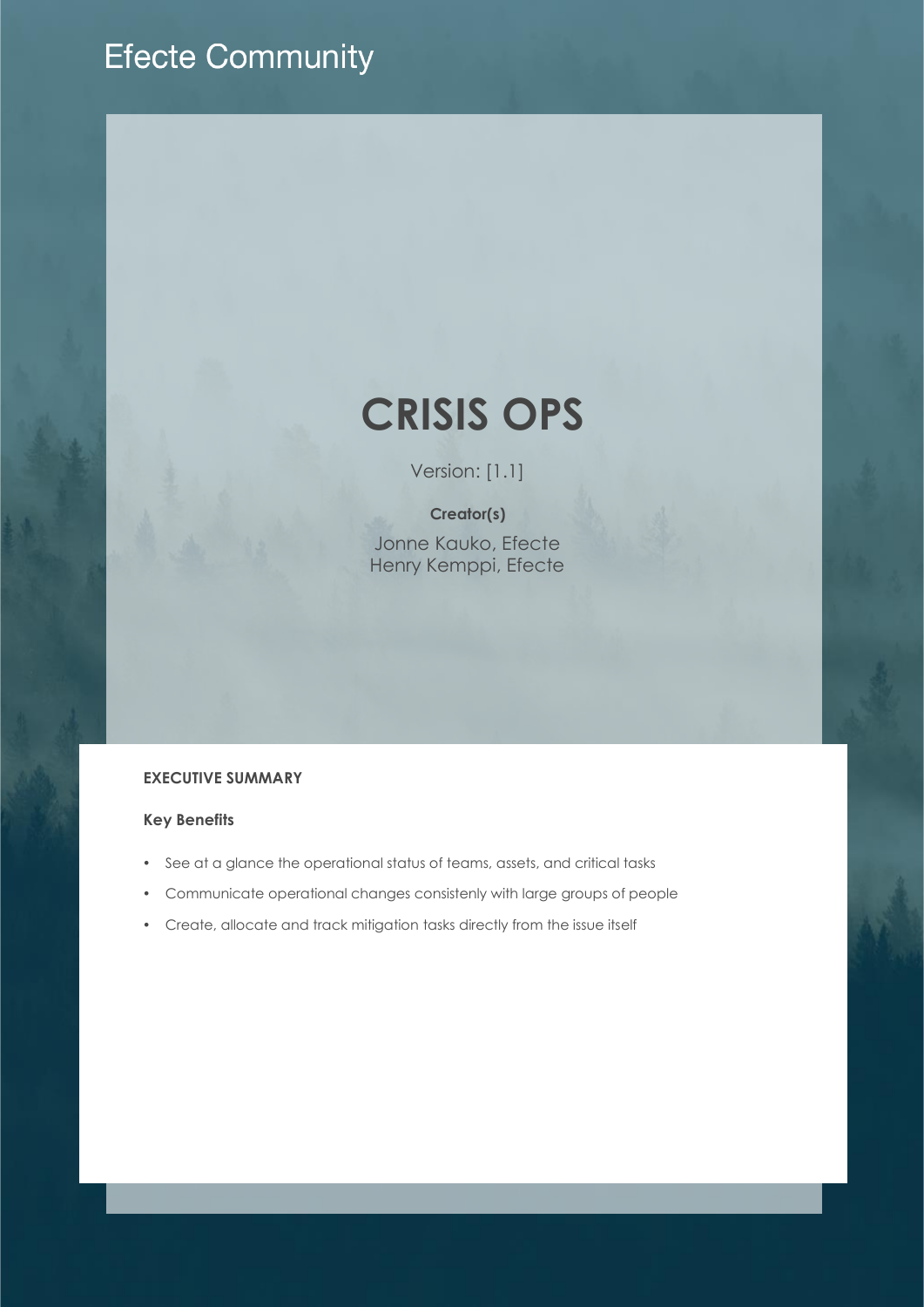Jonne



**Solution** Crisis Ops Version: 1.1 **Creator** Jonne Kauko, Efecte Henry Kemppi, Efecte

#### **1 DESCRIPTION**

The solution enables an immediate overview of the operational status of teams, services, and tasks of any business unit. During a crisis situation such as a pandemic impacting the availability of personnel and resources, both in-house as well from suppliers, the solution helps to coordinating responsibilities and critical tasks.

| efecte                                                                                                     |                      |                                                                                  | $\alpha$                                                      |                                                               |                                     |                |                                                   |                                                              |  |  |  |  |
|------------------------------------------------------------------------------------------------------------|----------------------|----------------------------------------------------------------------------------|---------------------------------------------------------------|---------------------------------------------------------------|-------------------------------------|----------------|---------------------------------------------------|--------------------------------------------------------------|--|--|--|--|
| + New view                                                                                                 | $\blacktriangledown$ | 01. Operations status list view save                                             | Ξ<br>苗<br>理<br>di.                                            |                                                               |                                     |                |                                                   |                                                              |  |  |  |  |
| 5<br>Default ITSM user views                                                                               |                      | $+$ New                                                                          | $\triangle$ Export $\blacktriangleright$<br>$\ge$ Edit $\sim$ | Total 9<br>k.                                                 | 50 results per page<br>$\mathbf{v}$ |                |                                                   |                                                              |  |  |  |  |
| ■ 01. Operations status list view<br>門 02. Operations status kanban<br>■ 03. Severe or critical operations |                      | $\mathbf{v}$<br>Type in filter and hit enter<br>Operations status / Organization |                                                               |                                                               |                                     |                |                                                   |                                                              |  |  |  |  |
|                                                                                                            |                      |                                                                                  | OPERATIONS STATUS III                                         | NAME III                                                      | <b>ISSUE STATUS III</b>             | PRIORITY III   | RELATED ISSUE III                                 | <b>RELATED CUSTOMER 11.</b>                                  |  |  |  |  |
| <b>前</b> 04. Operations status deadlines                                                                   |                      | 1                                                                                | $\bullet$                                                     | IT support group personnel status                             | 01. New                             | 2 High         |                                                   |                                                              |  |  |  |  |
| 茴<br>Trash can                                                                                             |                      | $\overline{2}$                                                                   | $\bullet$                                                     | Video conference capacity problems                            | 05. Done                            | 1 Critical     |                                                   | <b>Efecte AB</b>                                             |  |  |  |  |
|                                                                                                            |                      | $\mathbf{3}$                                                                     | $\bullet$                                                     | Load balancer performance                                     | 02. Assigned                        | 3 Medium       | Servers                                           |                                                              |  |  |  |  |
|                                                                                                            |                      | $4 -$                                                                            | ٠                                                             | Delay in hardware delivery from supplier                      | 03. Work in progress                | not applicable | <b>Business IT Services</b><br>Server Maintenance | <b>Efecte Business IT Department</b>                         |  |  |  |  |
|                                                                                                            |                      | 5                                                                                | ٠                                                             | 3th party support for software ERP out of use until 13.4.2020 | 02. Assigned                        | 2 High         | <b>ERP</b> applications                           | <b>Efecte Finland Oy</b>                                     |  |  |  |  |
|                                                                                                            | $\langle$            | 6                                                                                | ٠                                                             | VPN connections                                               | 03. Work in progress                | not applicable | Main Server Room (UDS)                            | Agnar Web Development<br>Andersson Data Recovery<br>Canon Oy |  |  |  |  |
|                                                                                                            |                      | 7                                                                                |                                                               | Local support in remote office Oulu not available             | 01. New                             | 3 Medium       |                                                   | <b>Efecte Pic</b>                                            |  |  |  |  |
|                                                                                                            |                      | $8$ $\bullet$                                                                    |                                                               | Logistics personnel status                                    | 03. Work in progress                | not applicable |                                                   |                                                              |  |  |  |  |
|                                                                                                            |                      | 9                                                                                | $\bullet$                                                     | Delay in our service desk                                     | 01. New                             | 2 High         | IT Support - Finland                              |                                                              |  |  |  |  |
|                                                                                                            |                      |                                                                                  |                                                               |                                                               |                                     |                |                                                   |                                                              |  |  |  |  |

Business managers can create individual records for each critical resource such as personnel, team, service and asset and follow the operational status based on a traffic light indicator. Critical processes such as change management, alarm monitoring, and deployment management can also be tracked in the Crisis Ops solution as a relationship.

The solution records both operational as well business owners of each critical issue. Responsibilities can also be recorded according to a RACI Matrix. Recording of substitues and substitutes of substitutes helps to quickly overcome disruptions caused by impacted personnel of a pandemic.

The solution triggers automatically notifications to the relevant stakeholders whenever the status of an issue changes from "Normal Operations" to anything else. This enables fast mitigation to return to the desired state as soon as possible without delays due to lack of clarity and communication. Business managers can create tasks in order to track and audit the completion of mitigation activities.

The solution will record all changes to records in a history log file. The solution can also log all views for audit purposes.

Issues that are monitored in the Crisis Ops solution can be categorised according to a unit affected such as IT, HR, Finance, or Production.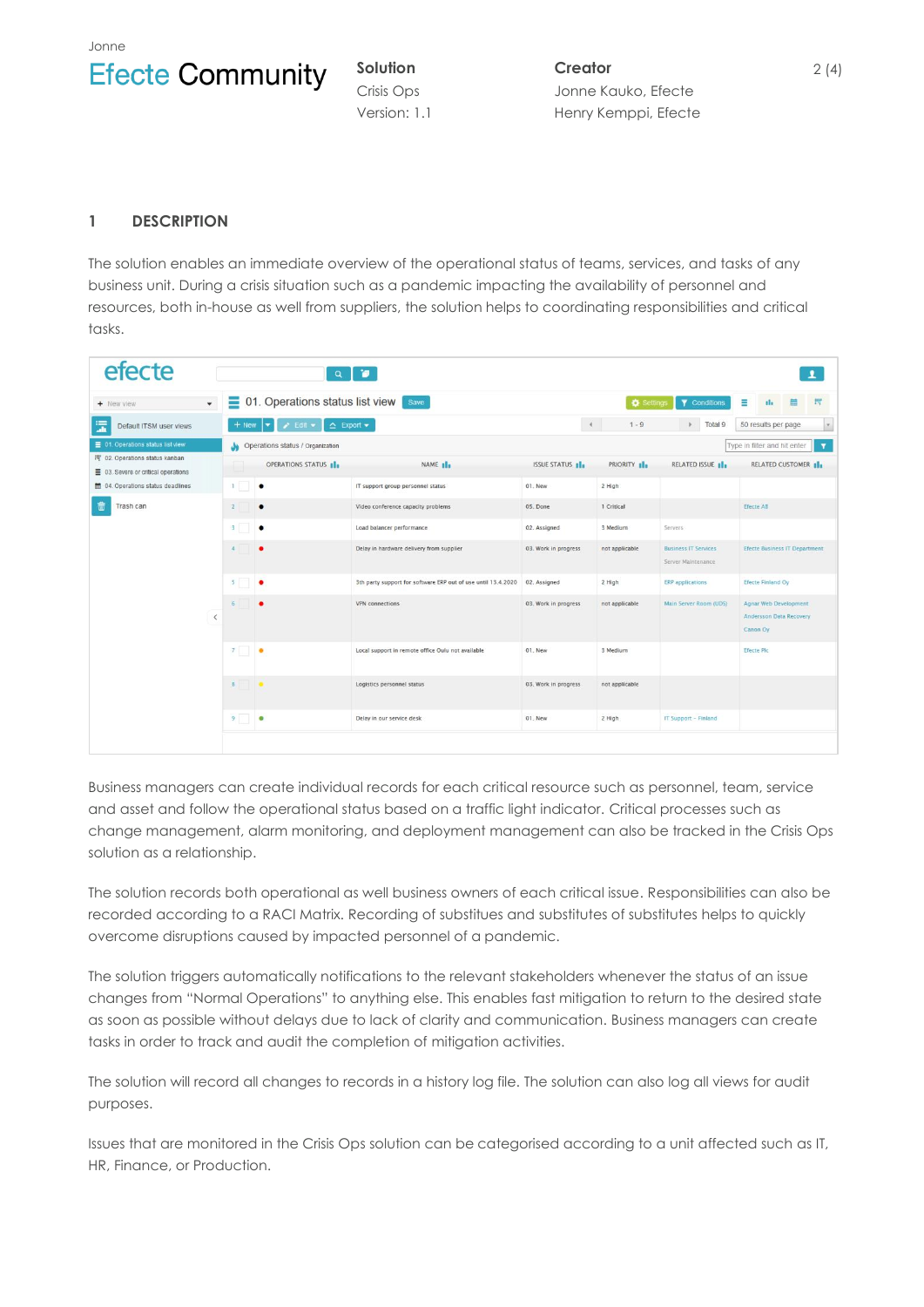



**Solution** Crisis Ops Version: 1.1

# **Creator**

Jonne Kauko, Efecte Henry Kemppi, Efecte

|                                                                                                                                                                                                                                                                                                                       | <b>Level 1 Service Desk Team Availability</b> | <b>Background data</b> |               |            |                                           |                                                    |                    |                                                                |
|-----------------------------------------------------------------------------------------------------------------------------------------------------------------------------------------------------------------------------------------------------------------------------------------------------------------------|-----------------------------------------------|------------------------|---------------|------------|-------------------------------------------|----------------------------------------------------|--------------------|----------------------------------------------------------------|
| ω<br>Operations status: Operation teams                                                                                                                                                                                                                                                                               |                                               |                        |               |            |                                           | $\checkmark$                                       |                    | $\blacktriangleright$ Edit all<br>$\triangle$ Collapse<br>More |
| v<br>General                                                                                                                                                                                                                                                                                                          |                                               |                        |               |            | $\blacktriangle$                          | Priority and categorization $\rightarrow$          |                    |                                                                |
| Level 1 Service Desk Team Availability<br>Name<br>This record traces the availability of the Global Level 1 Service Desk team availability. At least, 50% of team<br>Description<br>strength must be available and not impacted by COVID-19 virus to be considered available.<br>Issue status<br>03. Work in progress |                                               |                        |               |            | Deadline<br>Impact<br>Urgency<br>Priority | 24.03.2020 07:52<br>1. High<br>2. Medium<br>2 High |                    |                                                                |
| $\blacktriangle$<br>$\mathcal{E}$<br>Operations status                                                                                                                                                                                                                                                                |                                               |                        |               |            |                                           | Category                                           | $\Gamma\Gamma$     |                                                                |
| 02. Minor challenges<br>Operations status<br>Operations status<br>$\bullet$                                                                                                                                                                                                                                           |                                               |                        |               |            |                                           | Communication                                      | $\mathcal{L}$      |                                                                |
|                                                                                                                                                                                                                                                                                                                       |                                               |                        |               |            |                                           | New message $\blacktriangledown$                   |                    |                                                                |
| Related issues                                                                                                                                                                                                                                                                                                        | $\mathcal{L}$                                 |                        |               |            |                                           |                                                    |                    |                                                                |
| Responsibilities                                                                                                                                                                                                                                                                                                      | $\mathcal{L}$                                 |                        |               |            | $\blacktriangle$                          |                                                    |                    |                                                                |
| Responsible                                                                                                                                                                                                                                                                                                           | <b>Schmidt Peter</b>                          |                        |               |            |                                           |                                                    |                    |                                                                |
| Responsible - substitute<br>Raita Mikko                                                                                                                                                                                                                                                                               |                                               |                        |               |            | General information                       | $\mathcal{L}$                                      |                    |                                                                |
| Responsible - substitute<br>Koivukoski Aki                                                                                                                                                                                                                                                                            |                                               |                        |               |            | Efecte ID                                 | OPS-000018                                         |                    |                                                                |
| <b>Heikkinen Niklas</b><br>Accountable                                                                                                                                                                                                                                                                                |                                               |                        |               |            |                                           | Created                                            | 23.03.2020 07:52   |                                                                |
| Consulted<br>Aboly Mary                                                                                                                                                                                                                                                                                               |                                               |                        |               |            |                                           | Updated                                            | 23.03.2020 08:05   |                                                                |
| Informed<br><b>Forsberg Anne</b>                                                                                                                                                                                                                                                                                      |                                               |                        |               |            |                                           | Creator                                            | Administrator Demo |                                                                |
| Support group<br>Global 24/7 IT Support                                                                                                                                                                                                                                                                               |                                               |                        |               |            |                                           | Latest update by                                   | Administrator Demo |                                                                |
| Task management                                                                                                                                                                                                                                                                                                       | $\mathcal{L}$                                 |                        |               |            | $\blacktriangle$                          | R                                                  |                    |                                                                |
| Tasks                                                                                                                                                                                                                                                                                                                 |                                               | <b>Operations task</b> |               |            |                                           |                                                    |                    |                                                                |
| <b>TASK SUBJECT</b>                                                                                                                                                                                                                                                                                                   | <b>SUPPORT GROUP</b>                          | SUPPORT PERSON         | <b>STATUS</b> | NEXT TASKS | <b>TASK ID</b>                            |                                                    |                    |                                                                |
| Update vacation lists                                                                                                                                                                                                                                                                                                 | Global 24/7 IT Support                        | <b>Beil Marion</b>     | 1 - Assigned  |            | OPS-TASK-8                                |                                                    |                    |                                                                |
| Update competence plan                                                                                                                                                                                                                                                                                                | Global 24/7 IT Support                        | Sundsberg Anna         | 1 - Assigned  |            | OPS-TASK-9                                |                                                    |                    |                                                                |

#### **1.1 See at a glance the operational status**

Crisis situations cause disruptions and uncertainties at an unprecendeted speed. Business managers must be able to monitor critical issues of different natures at a glance. Issues that need to be followed closely during a pandemic might be service availability, change implementation progress, team availability, supplier performance or asset availability. In an traditional ITSM solution, these different issues can be tracked on dashboard and Kanban boards inside of the related process. During crisis operations however, Business managers must be able to see at a glance a selected set of operational performances ranging from people to processes in a single view.